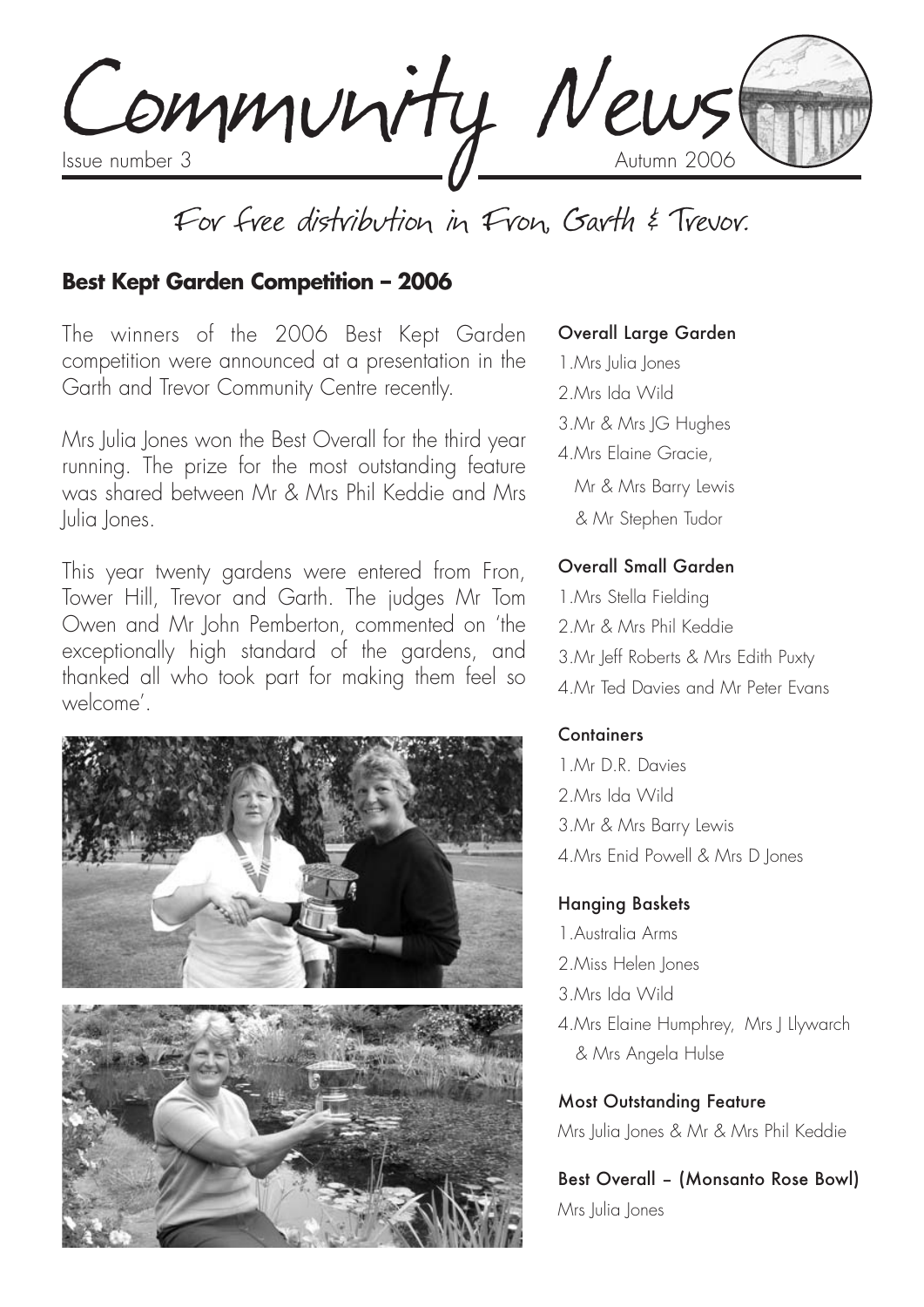## **Froncysyllte Male Voice Choir** Part Two

The Choir had its first success in 1950 winning first prize at the Flint Eisteddfod. By now the Choir were competing throughout the Country including the London Eisteddfod. There would be lots of fun and impromptu entertainment with a few drinks and often travelling through the night to get home just in time for breakfast and for many Choristers straight to work.

In the early years all the Choristers came from Fron but as the Choir progressed new members joined from the neighbouring villages. In 1965 the choir made their first European Concert Tour and gave an outstanding performance at the German International Singing Festival, Bremen. By 1970 after 23 years hard work, Lloyd had built Fron Choir into one of the top International Choirs but after a very short illness he died, aged 61.

In 1971 they appointed John A. Daniel, a young 22 years old music student from Rhos as the new Conductor. John soon established himself and over the next 20 years led the Choir to further success at National and International level. They won at Llangollen in 1977 and 1987 and the BBC Choir competition 3 times. They toured Canada 3 times, Germany and France.

## **Families Flock to Aqueduct Fun Day**

Over 3,000 people attended the Family Fun Day at Pontcysyllte Aqueduct on July 8th and enjoyed a host of activities from funfair rides and face painting to more traditional activities such as wood carving and canal inspired art.

The event was organised jointly by the Economic Development Department of Wrexham County Borough Council and British Waterways as part of their effort to support the bid for World Heritage Status for Pontcysyllte Aqueduct.

A highlight for 7-year-old Catherine Davies from Trevor was winning the 'Guess the Weight of the Trout' competition with her perfect estimate of 8lb 1oz for the superb fish, which had been caught that very morning.



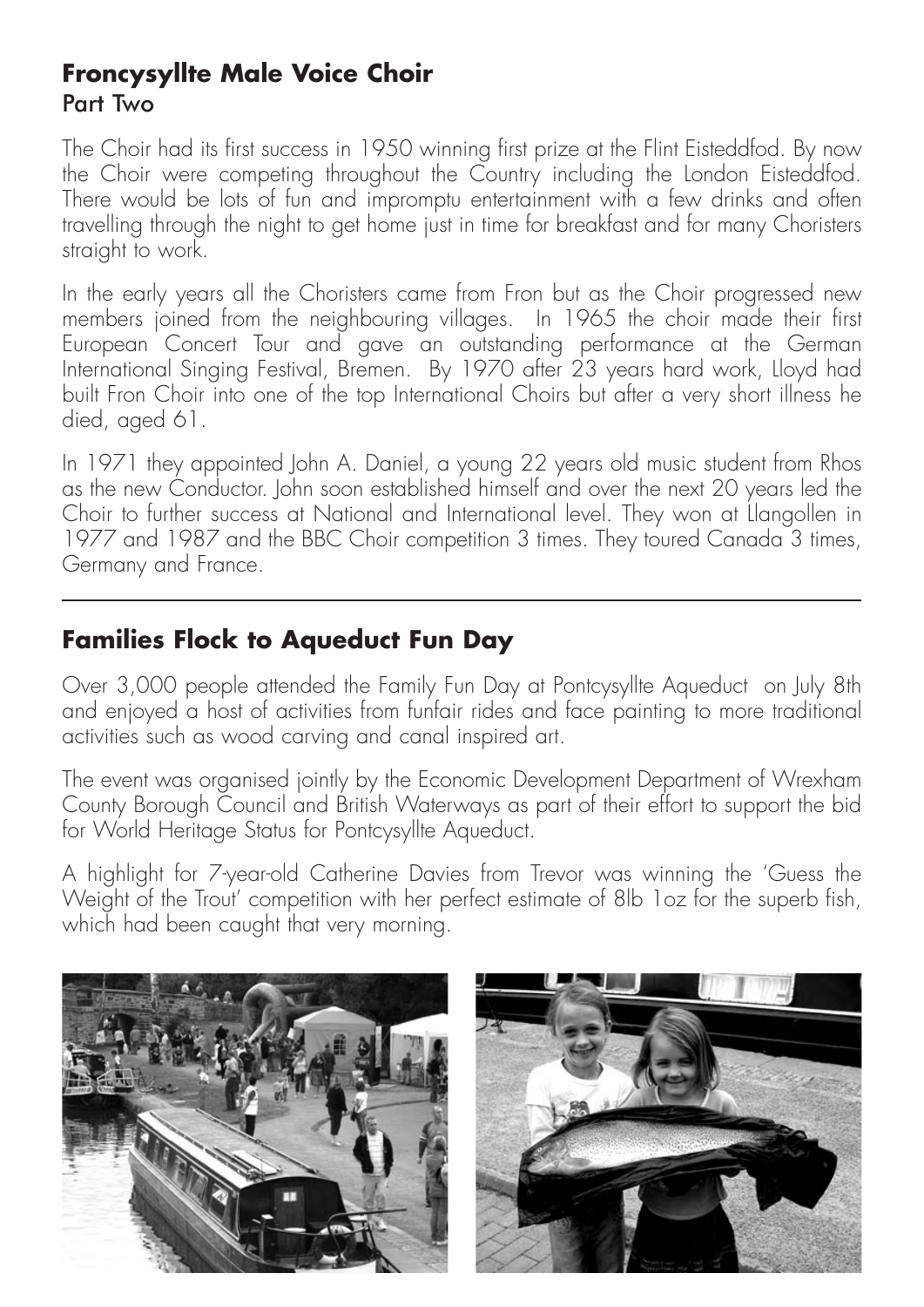# **Chairman's Corner**

Hello and welcome to this our third newsletter. We have adopted a slightly different format for this edition, by adding a full page of adverts to offset the publishing costs. Our thanks to all who have supported us with this. Since our last edition the community council have been involved in the family fun day on the canal side. This was a very successful day, which will hopefully become an annual event. We have also held our annual garden competition and would like to express our thanks to all who entered and attended the presentation evening. An enjoyable hour was spent admiring photographs of some very beautiful gardens.

On a different note the Community Council have not yet decided on any projects for this session. If anyone has pressing concerns or need for local amenities that come under the remit of the community council do not hesitate to contact the clerk with details, and these matters would be considered.

#### Sue Kempster

## **Local Youngsters compete at the Royal Welsh Show**

Former Ysgol Y Garth Pupils Katy Parry (15) and Jamie Radford (14) were part of the Berwyn and Dee Pony Club mounted games display team, which entertained visitors to the Royal Welsh Show, Builth Wells this summer.

Performing in front of record crowds of over 67,000, the team raced against six other pony club teams from across Wales. The teams also took part in the grand parade, and the competition was screened on  $SAC$ 

Pony Club mounted games requires a high degree of agility, athleticism and discipline. Katy and Jamie have been participating in the sport since they were both seven years old, and



train on average twice a week through the season. Both have previously been invited for trials to represent Wales in international competitions.

For more information on local Pony Club activities visit www.berwynanddee.co.uk or telephone 01978 820819.

The photograph: Katy Parry riding Cheetah and Jamie Radford riding Tango (both ponies owned by Mrs G Parry)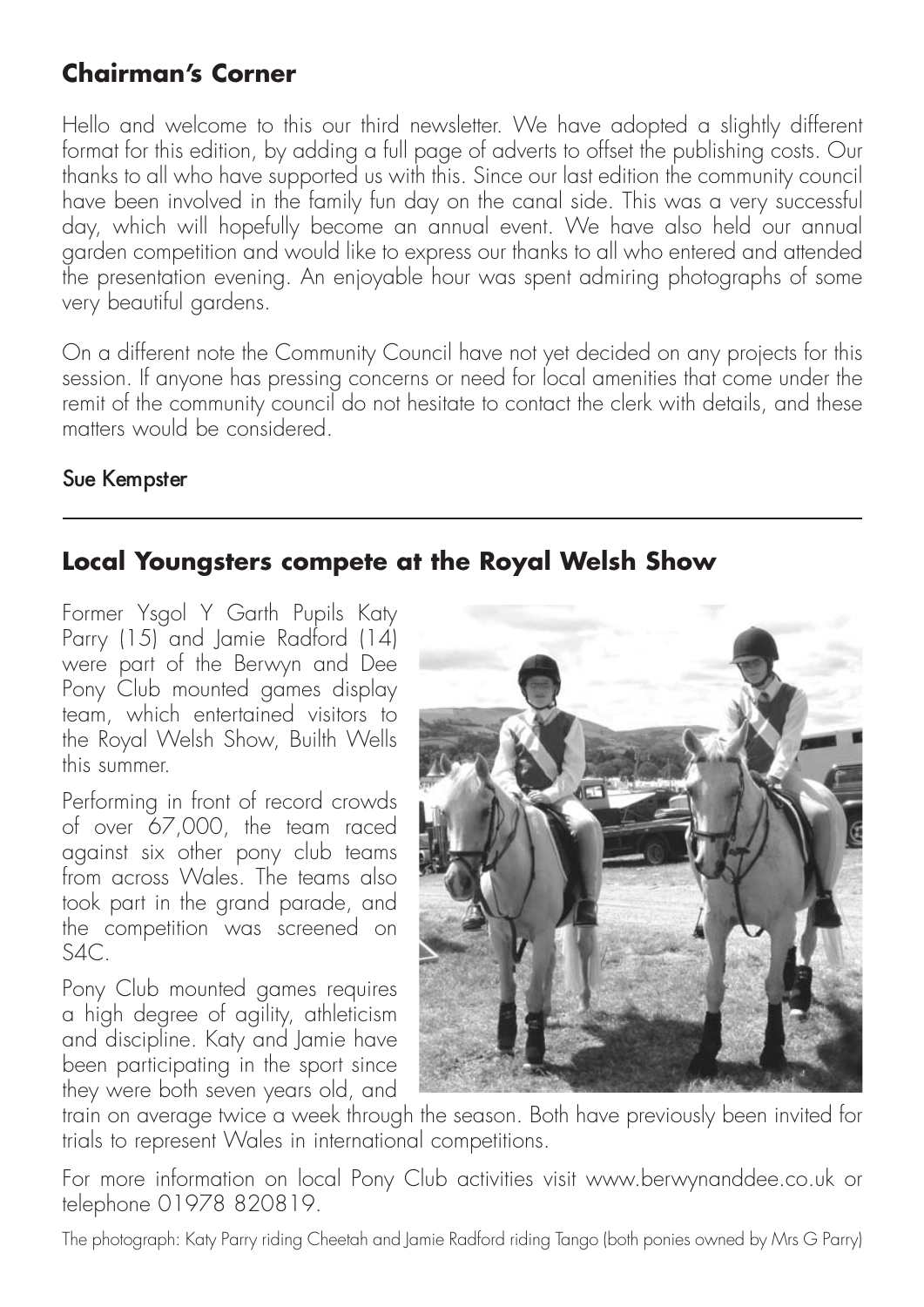## **Trevor Green Project**

Earlier this year funds were secured by the Local Youth Association, to carry out work on Trevor Green to help make it a more pleasing place to look at. With the help of Groundwork Wrexham, members of the Youth Club built containers and planted a variety of plants.

The Youth Club are now solely responsible for the up keep of the planters and come the autumn we will endeavour to re-organise the plants and plant flowering spring bulbs.

For many of the children involved this was their first experience of gardening, and should any members of the local community wish to impart their knowledge to these children, it will be greatly appreciated. If anyone has spring bulbs that they would like us to plant in the containers, please contact me. Tracey Pugh 01978 820631

# **Charity Fun Run**

A large number of the community have just enjoyed a night of fun at the Telford. What could only be described as the 'annual' fun run has just taken place.

What started as good-humoured banter between the bar manager and regulars became a competitive relay between two teams over ten miles. That was three years ago a good sum was raised in sponsorship and given to the beavers. Last year competition was rife and proceeds went to the youth club. This year three teams of eight took part with a back up crew of ten people. These provided timings, cold drinks, transport and even videoing the event.

Loads of supporters turned out to cheer on the teams (many of these in fancy dress). Everyone involved including spectators had a great time and a true sense of community spirit prevailed. Well done to the young of this community for this great night especially Rob and Sarah for their effort and enthusiasm in organising this event. Thanks also to Dee end Greg for hosting the event and providing refreshments for the runners. The proceeds of this years run will go to Garth C.P School.



Team Assos



Marky "G"



**Berrys Babes**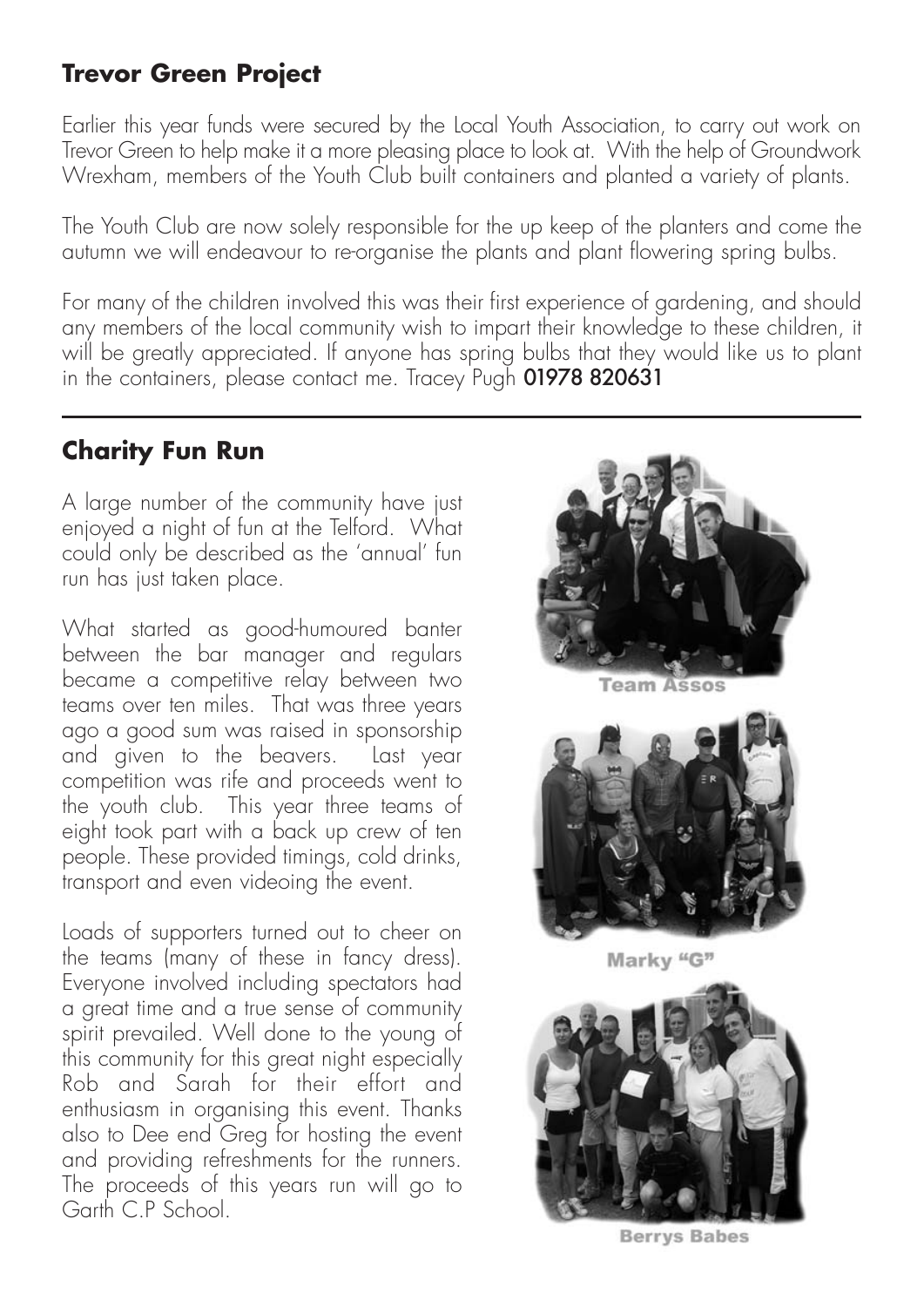# **Casting back to iron days**

The Pontcysyllte Foundry came into being at the time when Telford built the nearby aqueduct in 1795. Originally it was a satellite to Plas Kynaston Foundry, Cefn Mawr and it is certain that small parts of the Aqueduct were cast at Pontcysyllte Foundry. It was originally called The Poncysyllte Ironworks and in its final years The Canal Foundry.

In about 1897 James Diggory became the owner and for a short while used the premises as a depot for household coal. However, in 1910 the premises reverted to a foundry. The business remained in the Diggory family until 1964 when it was sold.

Following the end of World War One approximately 35 men were employed in positions such as moulders, furnace men, smiths, patternmakers, joiners and general workers. The foundry contained a large furnace, smithy, office, various workshops and other buildings.

All waste from the furnace was taken on a small tramway to the far corner of the yard and placed on a flat-bottomed boat, taken up the canal and deposited in the wood alongside.

With the coming of World War Two, by order of the Government of the day, parts of Mosquito Aircraft and engines from landing craft were stored here for the duration of the war as a precaution against possible air raids.

In 1970 the premises and contents were sold to a Wrexham company who used it for storing scrap cars and other material. Eventually the site was cleared and today no evidence remains to show that a foundry ever existed there.

We are indebted to Mr HC Diggory for providing us with the information used in this article

# **Village Fun Day**

On the 12th August a family Fun day was held at the Froncysyllte Community Centre to raise funds for the centre's refurbishment. A grand total of £850.00 was raised.

The event organiser Jess Richards would like to thank Ian Edwards and Steve Buckley for the catering and Barry Roberts from the Aqueduct Inn for his support.

The children were kept entertained with a bouncy castle. The Disco kept the party going until late in the evening, with thanks to Rob Sudlow and Phil Davies for running the bar throughout the event.

Jess said 'the day had a great atmosphere and everyone who attended had a great time. But without the continuing support of the Fron residents none of this would have been possible. Thank you to everyone who came and enjoyed the fun'.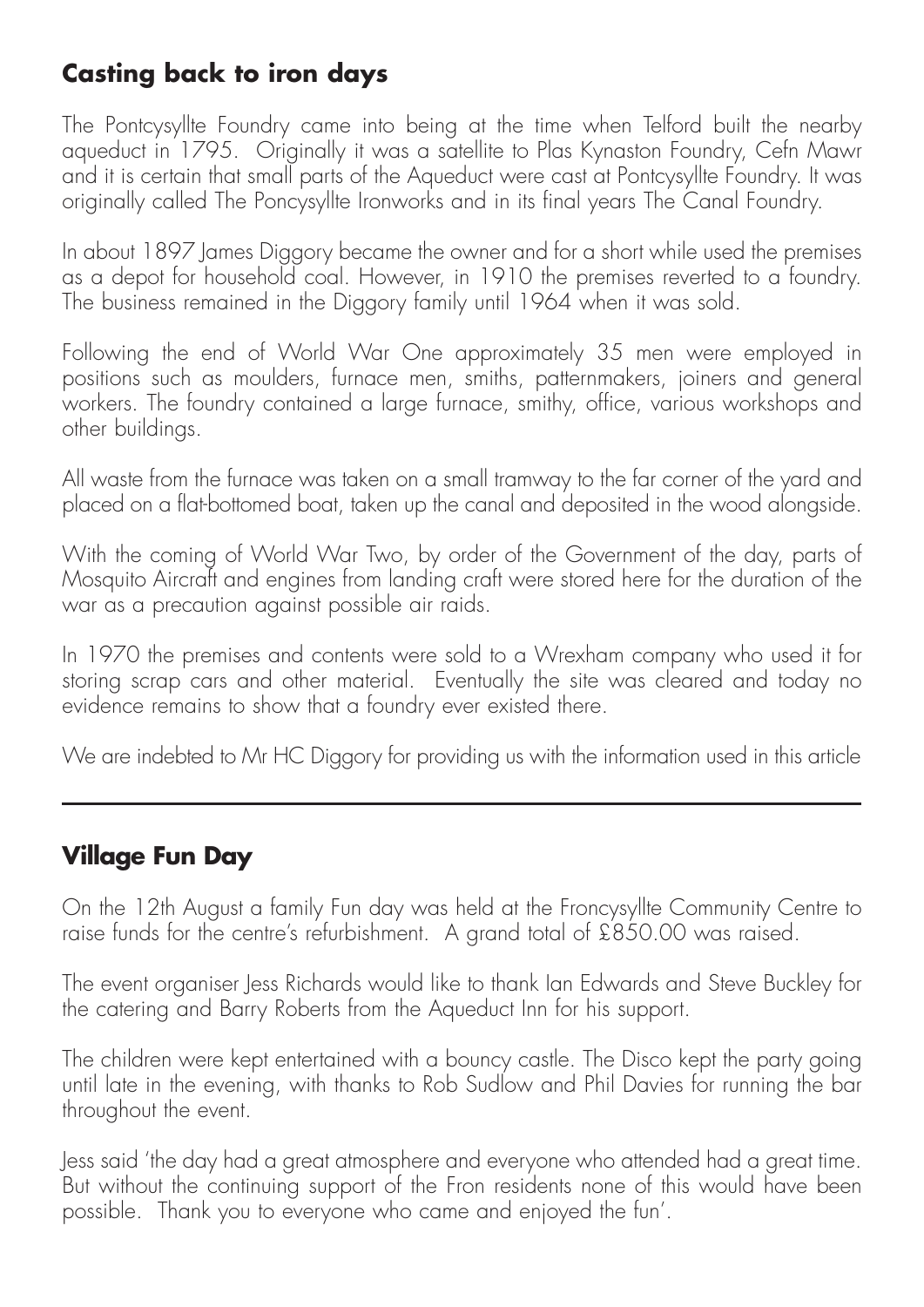# **What's On**

Flexsys Community Hall Choral Variations present a Fashion Show featuring "Just the Right Thing"

Monday September 11th 2006 at 7.30pm. Tickets £5.00 each to include wine and cake. For further information telephone Helen 01978 355519

Flexsys Community Hall Concert by Fron Male Voice Choir Monday October 16th 2006 at 7.30pm. Free Admission

Flexsys Community Hall Concert by The Denver Duo Monday November 20th 2006 At 7.30pm. Free Admission

# **Recipe for All in One Quiche**

Half a cup of Self Raising Flour 1 cup of milk 4 eggs

Mix all the ingredients together and add a sprig of parsley, 1 onion, 2 rashers of diced bacon, a cup of grated cheese, salt and pepper. You can vary the filling as you please.

Pour into a greased pie dish and bake in a moderate oven until set (approximately 40 minutes). After thirty-five minutes take it out of the oven and slice tomatoes and grated cheese over the top.

#### **Answers to the questions raised by the Vicar of Chirk in our Summer newsletter**

Church Festival:

(Refreshments included). For further information please contact Moira Griffiths on 01978 824401 The Feast of the Transfiguration of Christ. Historical Event: Dropping of first atom bomb 6th August 1945.

# **Trevor & Garth Women's Institute**

The Institute meets every second Thursday of the month in Trevor and Garth Community Centre at 7pm. New Members are always welcome and anyone wishing to join should contact either

Mrs Daisy Berry:- President, Mrs Jean Roberts: - Secretary Mrs Joyce Evans:- Treasurer

## Programme 2006

15th September Honey Pots 12th October AGM - Quiz **9th November** Cooking Demonstration December Christmas Dinner

# **Trevor Bowls Club**

Trevor Bowls Club was formed in 1990 and plays in the Community Centre regularly every Thursday evening between August and March. We originally had over 20 members; although numbers fluctuated over the years we are now enjoying a renewed interest in the game.

One of our major successes 10 years ago, was when one of our younger players reached the status of World Champion! Over the years he earned the titles of County Champion; Welsh; British Isles and finally World Champion at the age of 18.

We have two mats and bowls if anyone is interested. We also have an International Umpire/qualified Club Coach who attends.

Sessions re-start Thursday 31 August. Juniors £1 from 7pm to 8.30pm Adults £1.50 from 8.30pm onwards.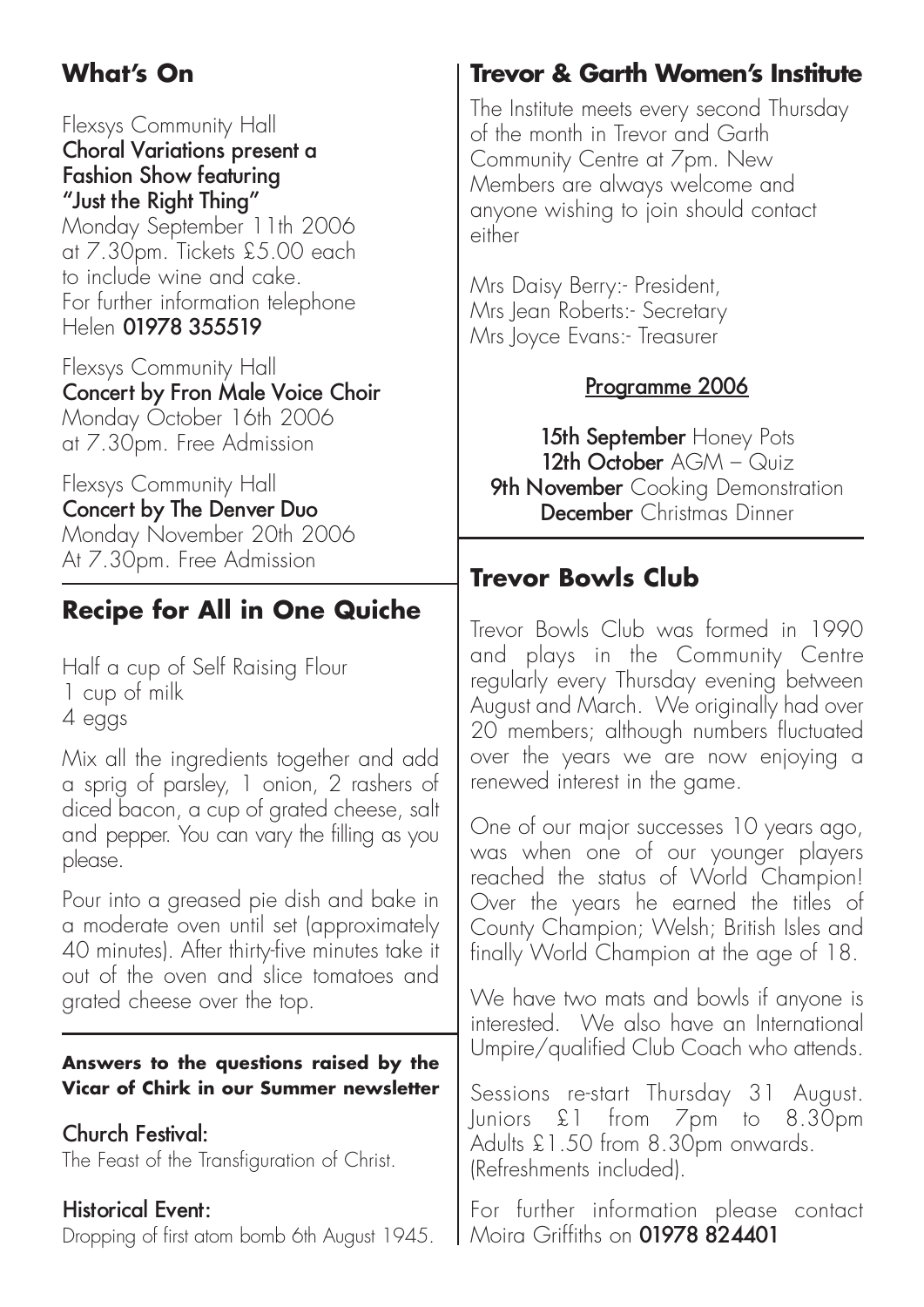# **Community Policing**

I would like to thank all those in the community who take an active interest in ensuring that the Llangollen Rural area remains a safe and peaceful place to live and work. I am pleased to say that crime levels remain low in our area, which is one of the safest wards in North Wales.

One area that should be mentioned is that of Vehicle crime. Whilst walking around your area I find a great number of vehicles that are either left unlocked and unattended, or are parked with the windows left open. I appreciate that in part this was due to the heat wave that we encountered but it only takes a few seconds for the unscrupulous thief to be away on their toes with your property. Remember it only takes a few seconds to secure your vehicle.

This leads me onto reminding everyone; please do not leave possessions in your vehicle on display. These should be locked in the boot out of sight or better still removed from the vehicle when not being used.

As we go into the winter months, can I ask that we all look after each other especially the elderly residents? If you see anything or anybody suspicious in your village then report it, at the time, when my colleagues or I can act on the information rather than in some cases days later.

Don't forget that if you need to get hold of me for any reason then you can contact me by telephone  $01978290222$ , mobile  $07766047972$  or by e-mailing me at gary.robertshaw@north-wales.police.uk. You can also speak to me whilst I'm walking around your streets.

Pc Gary Robertshaw.

# **Fron Fun Day Report**

The carnival on the 17th July was very well attended and we were lucky to have such glorious weather. The parade started from the drawbridge and the carnival queen, Rhiannon Atkinson cut the ribbon to declare the carnival open. Mrs Audrey Owens crowned the carnival queen and presented her and her attendants, Bethan and Sian Williams, Lucy Anthonisz and Aimee Roberts with gifts. Mrs Owens then judged the fancy dress competition, which was won by a Chimney Sweep and Snow White. Rhiannon Atkinson presented Mrs Owens with a basket of flowers.

There were lots of stalls, Andrew Jarvis the head teacher got soaked in the stocks! Lovely refreshments provided by Pat Wilson and Dawn Needham with bar facilities by the Aqueduct Inn. There was also a bouncy castle and so much more. Fron School Dance Club gave a display of their dance routines. The Gator provided brilliant entertainment and everyone agreed they are a really talented band.

Everyone had a great day and a total of £818.00 was raised for school funds.

We wish to thank everyone involved (too numerous to mention) for all their support on the day and to the public for their support.

Here's to next year!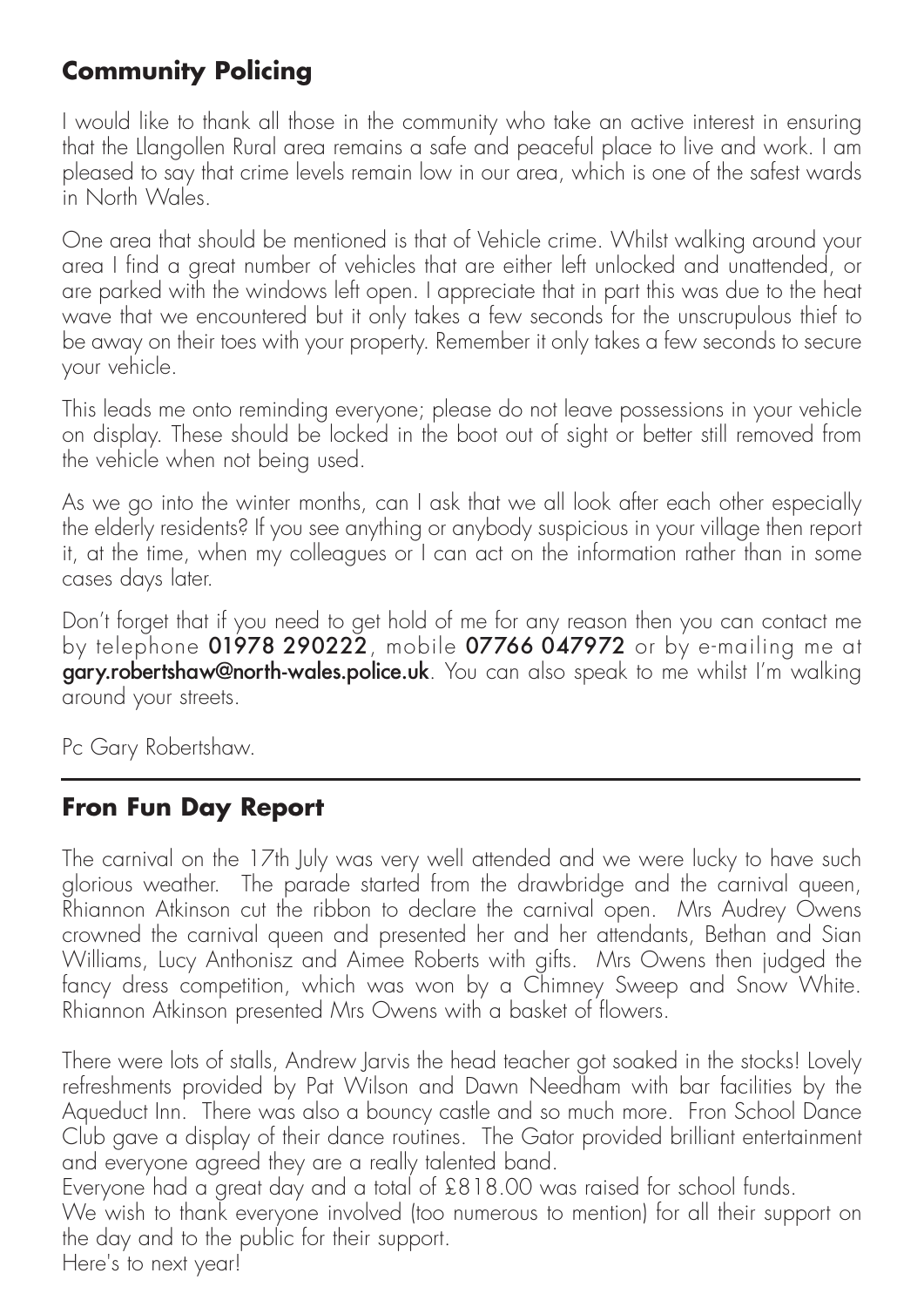# **County Councillor's Diary**

This is a brief update on what's been happening within the ward since our last Newsletter.

The replacement of doors within our housing stock is almost complete. There has also been some paintwork carried out, and still more to be done. Discussions have been held regarding the fascia boards and guttering, I am still awaiting the outcome.

I am pleased to say that I have been informed that from January 2007, our ward will become eligible for funding under the new Rural Development Plan for Wales. At present I don't know what the terms and conditions are, a meeting will be held in September for all the rural members. Following this meeting, when the details are known, I will arrange a public meeting to see what projects we can put together to make best use of this funding.

At the Council's Annual General Meeting in May, I was voted onto the ten member executive board, and appointed as Deputy lead member for Children and Young People. This covers Social Services, Education, Youth Service & the Youth Offending Service.

Any problems don't hesitate to contact me Pat Jeffares

Phone: 01978 820570 E-mail pat@jeffares.idps.co.uk

# **Community Councillors**

Cllr. Mrs Susan Kempster (Chairman) 01978 810302 Cllr. Elfed Morris (Vice Chairman) 01978 820122

| Cllr. Geraint Roberts 01691 773056     | Cllr. Mrs D.J. Evans 01978 823244   |
|----------------------------------------|-------------------------------------|
| Cllr. James Davies 07800 681906        | Cllr. Mrs Tracey Pugh 01978 820631  |
| Cllr. Mrs Audrey Owens 01691 773004    | Cllr. Glyn Jones 01978 821983       |
| Cllr. Mrs M. Iola Roberts 01978 810119 | C/Cllr Mr Pat leffares 01978 820570 |

Clerk to the Council: Mrs S. Jones, 1 Ael Y Bryn, Llangollen Road, Trevor, Tel: 01978 810466

# **Editor's Comments**

We have received very positive feedback regarding our first two Newsletters and we hope you will continue to enjoy the Autumn and Winter editions.

Northern Marches Cymru contributed towards the cost of the previous newsletters but now we have to cover the cost ourselves. We have been looking for sponsors to advertise their service's, as this will help cover some of the cost. We hope you will find our middle pages just as interesting.

Due to lack of space some of the articles in this newsletter have been reduced. The complete articles can be seen on our web site www.llangollen-ruralcc.org

If you have any comments or views please forward them to Sue Jones

Tel. 01978 810466 or e-mail clerk@llangollen-ruralcc.org

# **Next Community News**

Will be out first week in December and will be delivered to households by Councillors and the two Youth Clubs. Any items for inclusion in this the Christmas edition, should be in by Monday 13th November 2006.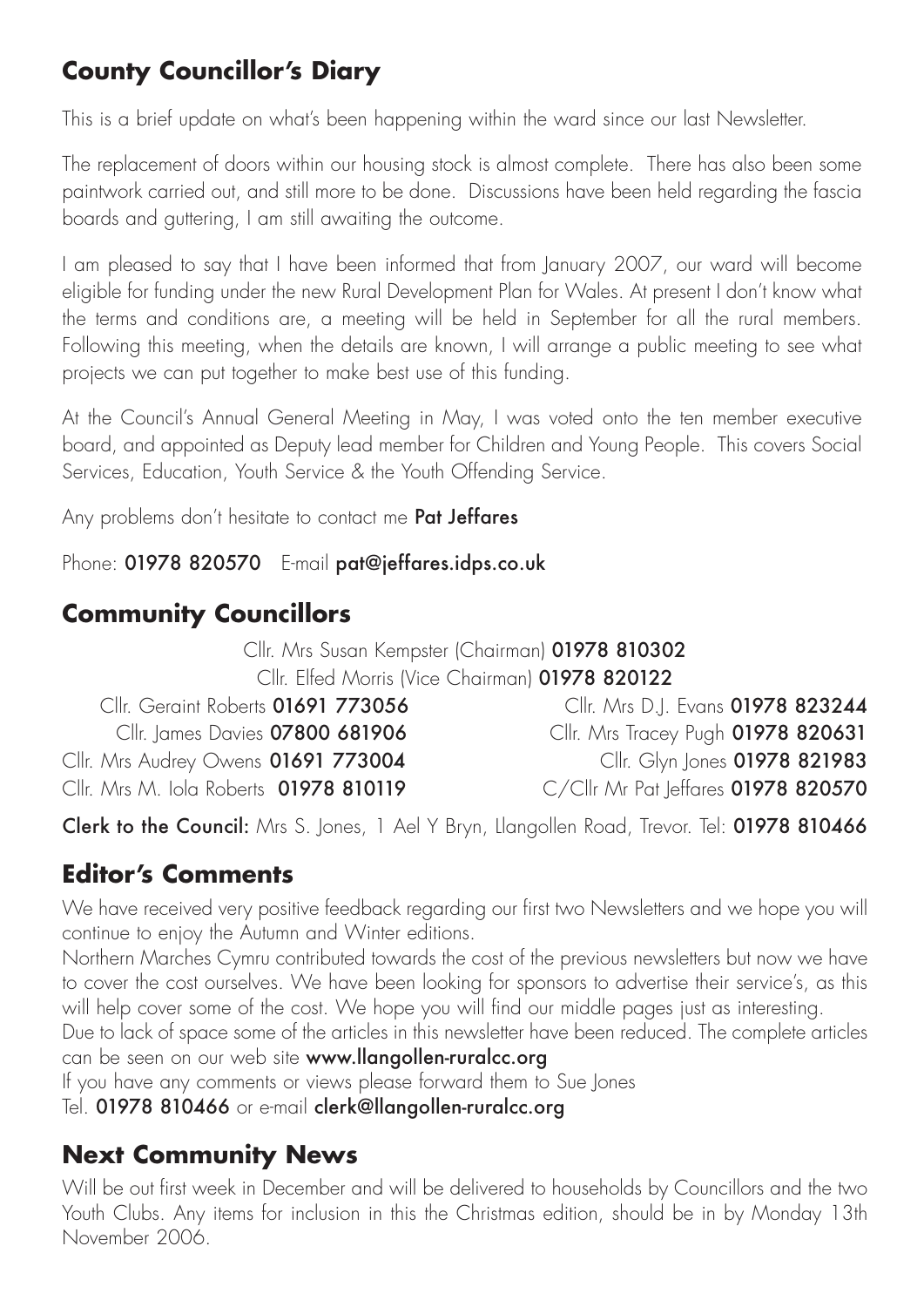Quality Servicing for your vehicles

#### **CHRIS'S MOTORS**

- Servicing
- Repairs
- Tuning
- MOT's
- Bodywork

**24 Hour Recovery** 

Telephone: 01978 824448 / 861261 Aqueduct Garage, Llangollen Road, Trevor, Wrexham



TEL: 01978 824917 MOBILE: 07970 889306

THE ORCHARDS<br>STATION ROAD LLANGOLLEN **JIB & ECA REGISTERED** 

# **ELIZABETH EVANS**

M.S.S. Ch. M.B.Ch.A.

**OUALIFIED CHIROPODIST** 

Registered member of Health Professions Council

Surgery and Home visits by appointment

#### Tel: 01978 823444



# THE AUSTRALIA ARMS

**Traditional Ales Beer Garden with BBO Facilities Kids Play Area** Entertainment **All Occaisions Catered For** 

Llangollen Road, Trevor, LL20 7TG 01978 810 441

**MATILDA'S** Australian Themed Restau

**Traditional Home-Cooked Food** with A -La-Carte Specials

# 01978 810 441

# **KELVIN MILLER**



Tel: 01978 823831 Mob: 07709 172041

**FOR THE CARE OF YOUR ANIMALS Daleside Veterinary Group Pandy Industrial Estate Pandy Wrexham LL11 2UA** Companion Animals 01978 311881 Appointments Mon-Fri 9.00-11.00 4.30-6.30 (Tues late surgery 5.30-8.00) Sat 9.00-12.00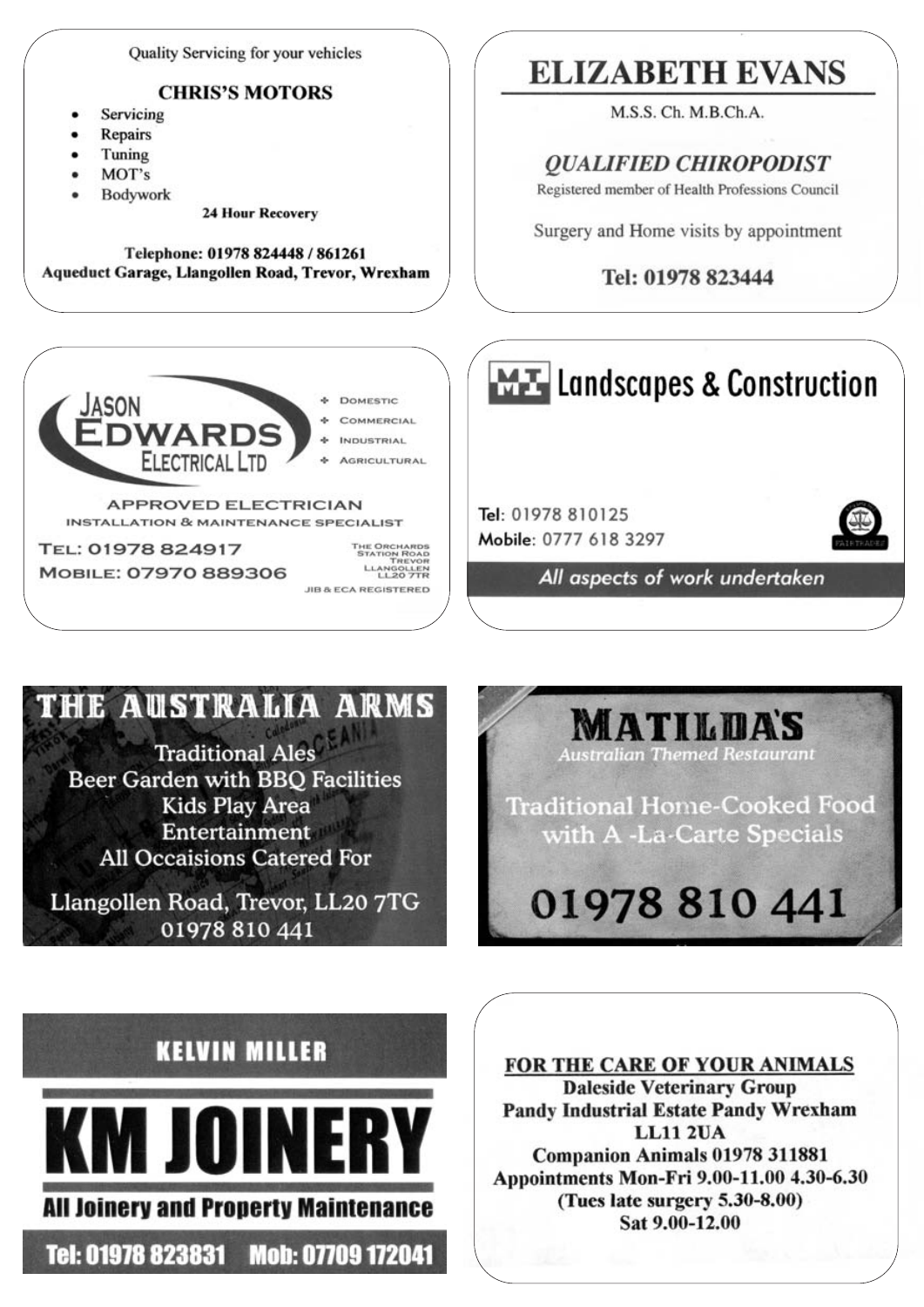

**BRIAN CURPHEY** 

**Plumbing and Heating Wall and Floor Tiling Full Bathroom Refurbishment** 



**Greenlands** Garth **Trevor** 

Telephone 01978 821029

## **LILVS FLOREST** Well Street, Cefn Mawr Tel: 01978 823983

- **Bouquets\*Sympathy Flowers**
- **Wedding Flowers**
- **Hotels \* Restaurants**

**FREE LOCAL DELIVERY** 



## **LR MOBILE CAR SERVICING Proprietor: Les Rowlands**

Oil, Engine, & Full Services with Check List & Service Stamp.

Tel: 0781 2049193



Telephone:

(01978) 820469

Office 01691 777410 Mobile 07792 829110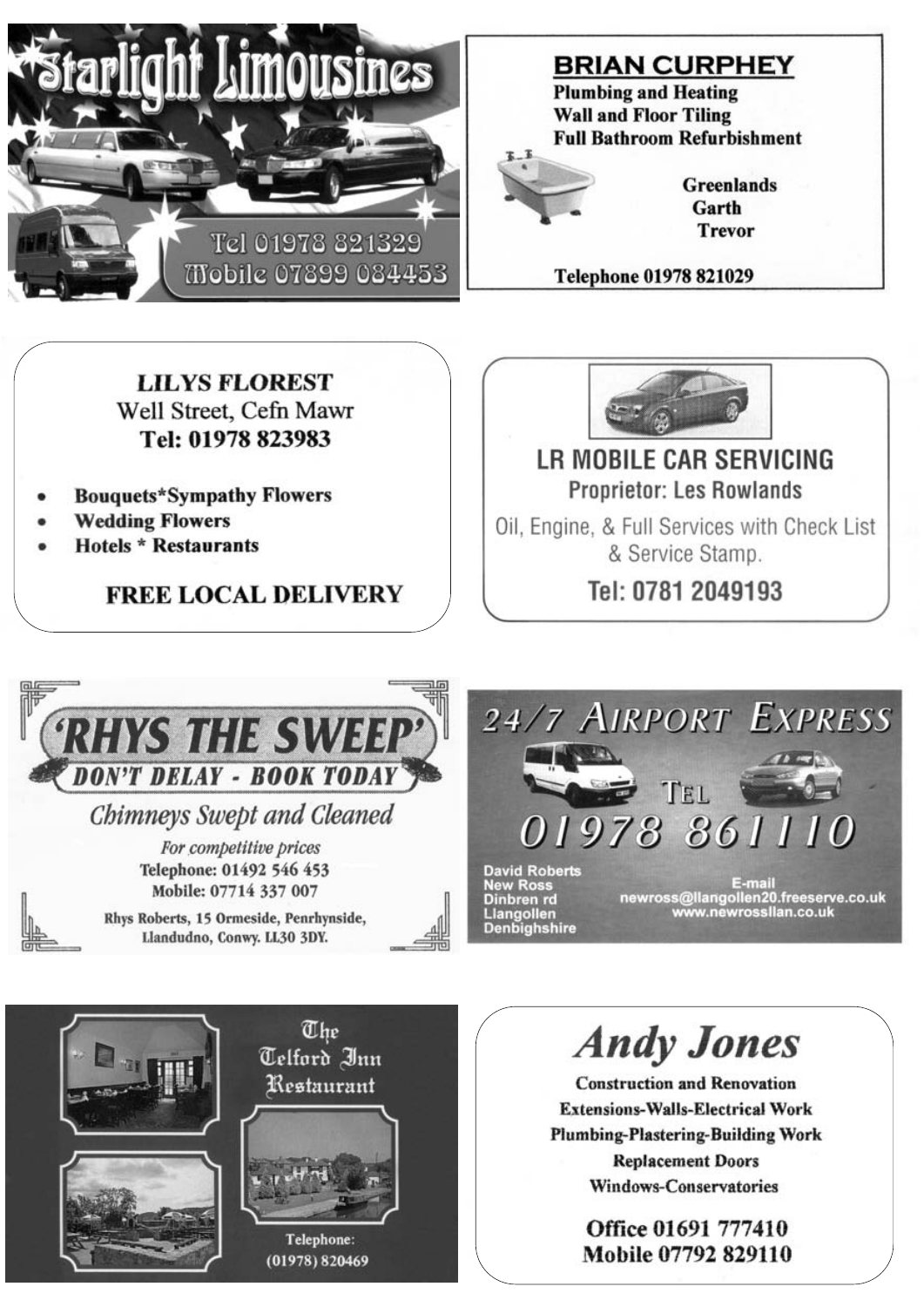# Lightfoot Electrical Services

installation inspection testing PAT testing industrial & domestic

mobile: 07801 585 506 telephone: 01978 820286<br>e-mail: paul@lightyllwynonn.fsnet.co.uk

#### Samirah Tandori

Open 7 days a week  $5.30 - 11$ pm

**FREE HOME DELIVERY** On orders over £8.00 within 7 mile radius

Tel: 01691 774858/ 01691 774777 1-2 Holyhead Road, Froncysyllte **Llangollen LL20 7RA** 

# A.N.RICHARDS THE GARAGE. FRONCYSYLLTE, LLANGOLLEN LL20 7RA

Tel: 01691 777835 Fax: 01691 774201

 $M.O.T'S$ **REPAIRS SERVICING** To all makes and models

Wishing every success for the production.

### **Jones the Boats**

**Narrow Boat Trips** across the Pontcysyllte Aqueduct

**Restaurant Boat available for special occasions** 

Phone 01691 690322 Web page: www.canaltrip.co.uk

**CLIFF'S CHIPPY Holyhead Road, Froncysvilte Summer Opening Hours** Starting Wednesday 17th May 2006

| <b>Monday</b>   | Closed all day                 |
|-----------------|--------------------------------|
| Tuesday         | Closed all day                 |
| Wednesday       | $11.30am - 2.00pm 5pm - 9pm$   |
| <b>Thursday</b> | $11.30am - 2.00pm 5pm - 9pm$   |
| Friday          | $11.30am - 2.00pm$ 4pm $-10pm$ |
| <b>Saturday</b> | $11.30am - 4pm$                |
| Sunday          | $4pm - 10pm$                   |

# **Aqueduct Bi-Centenary Coasters**

Trevor & Garth Youth Association have a number of Aqueduct Bi-Centenary Coasters for sale at £2.50 each.

> Anyone interested should contact Tracey Pugh. Tel. 01978 820631

## **Advertising**

1 Business Card - £10.00 2 Business Cards - £20.00

Please mark all communications COMMUNITY NEWS and include a name and contact number.

## Send copy to

Clerk of the Council 1 Ael Y Bryn Llangollen Road Trevor Wrexham II20 7TF

or via e-mail to **clerk@llangollen-ruralc.org** 

December Issue - deadline for adverts Friday 10th November 2006

Telephone Enquiries - 01978 810466